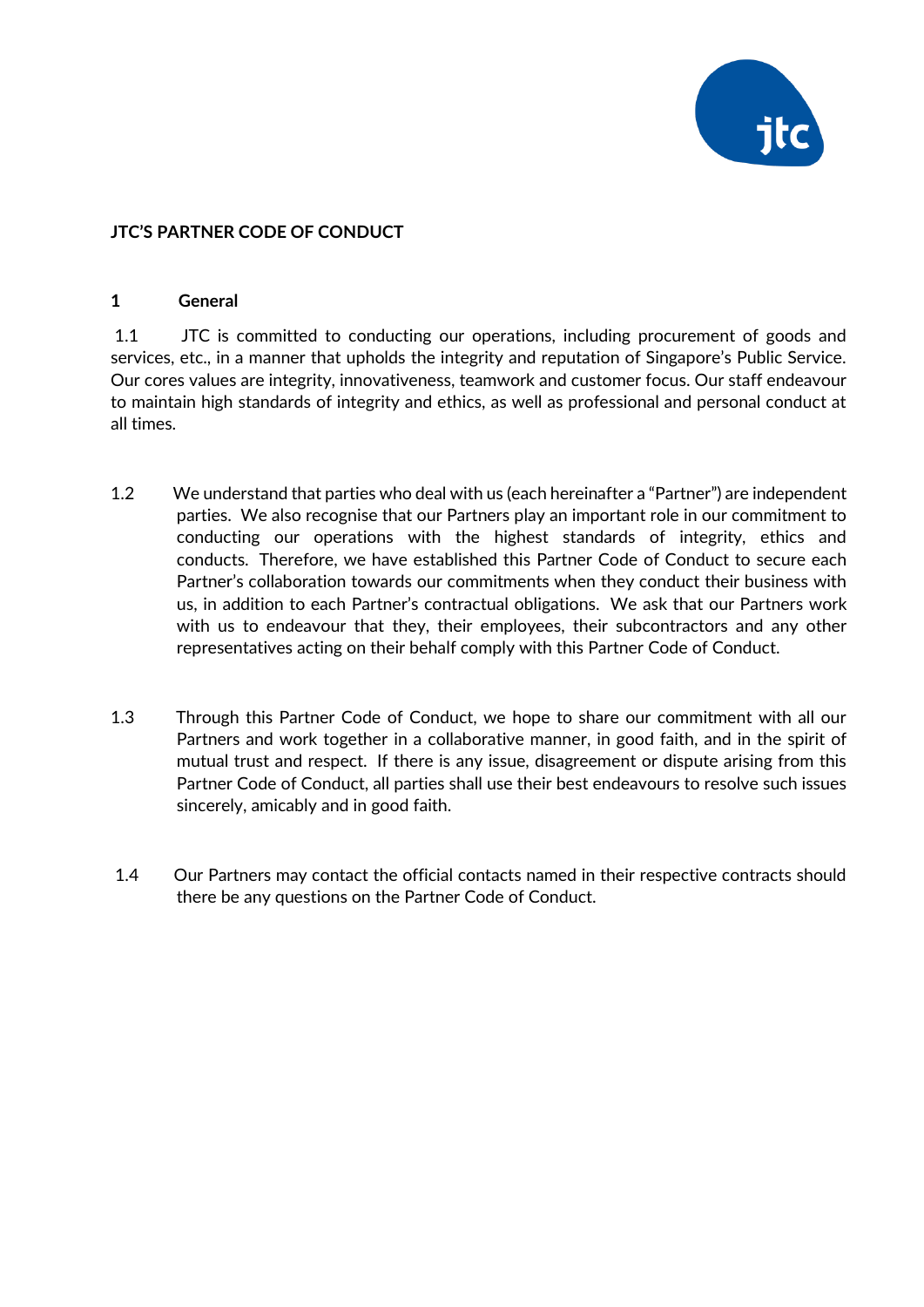## **2 Laws and Regulations, Corporate Governance, Etc**

- 2.1 Each Partner shall ensure that their businesses are conducted in accordance with all applicable laws and regulations of Singapore, as well as those countries that are in the supply chain for provision of the required goods and services, to JTC.
- 2.2 Such applicable laws and regulations include but not limited to the following areas:
	- (i) Corruption/fraud/collusion;
	- (ii) Labour/employment/health/safety;
	- (iii) Environmental sustainability; and
	- (iv) Protection of data/intellectual properties
	- (v) Data protection/safeguarding of confidential information/protection of intellectual properties
- 2.3 In addition, we expect our Partners to conduct their businesses with high standards of corporate governance, ethical conduct and behaviour, including integrity, fairness, transparency, faithful and honest disclosure of information, and avoidance of conflict of interest.

### **3 Corruption/Fraud/Collusion**

- 3.1 We have zero tolerance for corruption, fraud and collusion. Our Partners shall under no circumstances directly or indirectly offer or attempt to offer any gratification, gift, business entertainment/hospitality, or consideration of any kind as an inducement or reward to any staff or representatives or agents of JTC in order to obtain favour or illegal, improper or unfair advantages.
- 3.2 They shall also not engage in any collusion with others in bid rigging, price fixing and other unlawful agreements or understanding and all acts or omissions that improperly restrict competition.
- 3.3 Our Partners who encounter any instances or suspected cases of corruption, fraud or collusion should immediately report to the relevant authorities as well as to JTC for investigation. This includes instances where our Partners have suspicions or reasons to believe that any staff or representatives or agents of JTC have engaged in any acts of corruption, fraud or collusion or other illegal or improper conduct. JTC has established channels to raise concerns of wrongful practices. We are committed to investigate any allegation of improper conduct.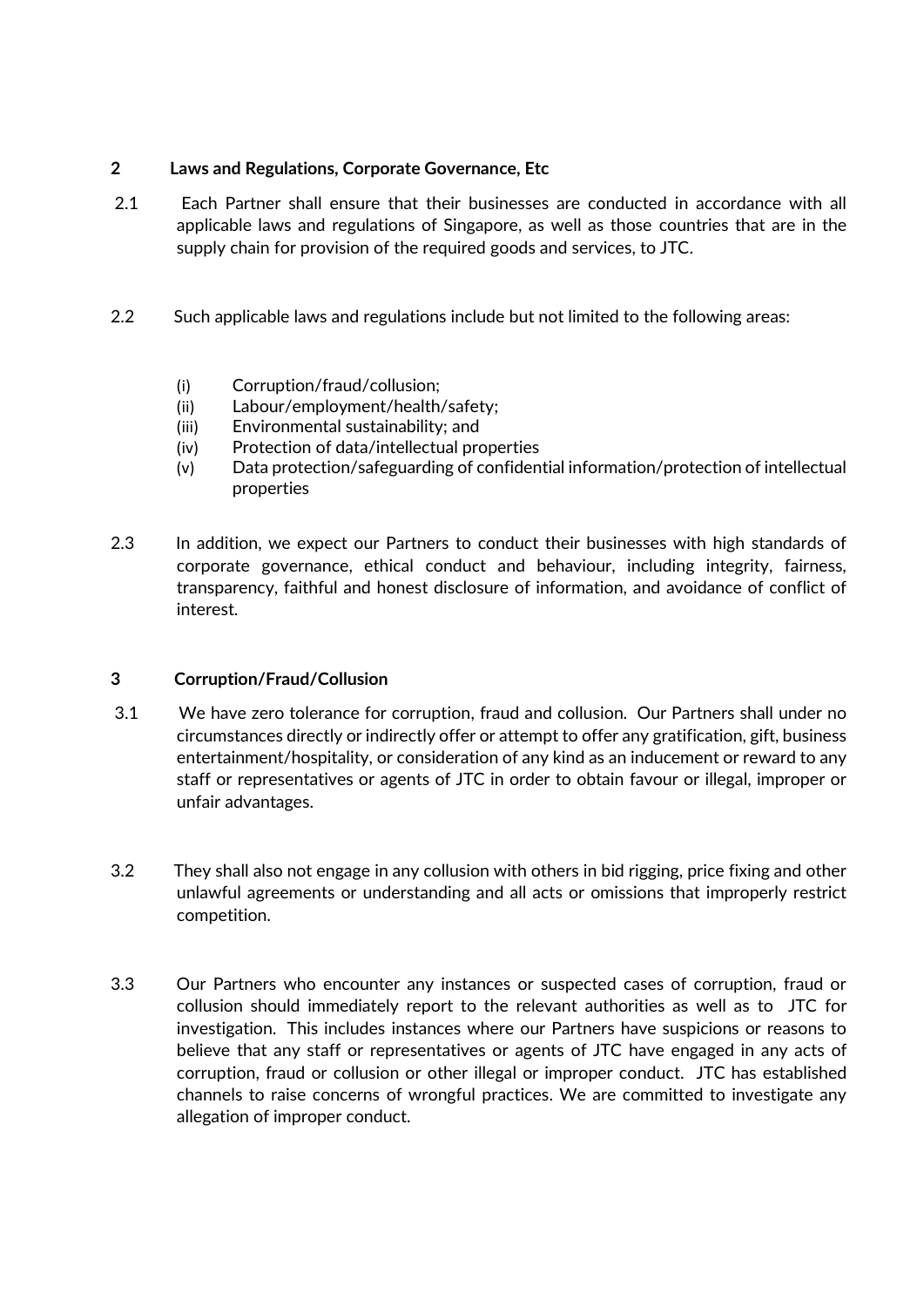## **4 Labour/Employment/Health/Safety**

- 4.1 Our Partners shall comply with all prevailing laws and regulations pertaining to labour and employment. Employment of illegal immigrants and foreign employees without valid employment pass or work permit is strictly prohibited. There shall be no discrimination or preference in the employment opportunity of applicants based on their gender, race, religion, age, marital status.
- 4.2 They should ensure safe and healthy working environment for their employees, and observe all workplace safety and health requirements that may be stipulated in the contracts with us.

# **5 Environmental Sustainability**

5.1 JTC expects our Partners to share the same vision of committing to environmental sustainability and take all reasonable practicable measures to protect the environment. They should ensure efficient operations, use of resources, minimising of wastages, stringent control of disposal of waste and effluence, air emissions and pollution. This includes innovative ideas and proposals, or developing initiatives that are environmental friendly and sustainable, greener products and services, etc, over and above the contractual requirements.

# **6 Protection of Data/Intellectual Properties**

6.1 Our Partners shall comply with all laws and regulations regarding protection/safeguarding of data, confidential or classified information and intellectual properties. Any information given by JTC or acquired during the course of the contract shall not be abused. This includes protection and non-disclosure of all personal information confidentiality and patents, copyrights and trademarks and other third parties.

6.2 Our Partners shall ensure that all intellectual properties used in the course of performing their obligations under the contract do not infringe any rights or interests of any third party.